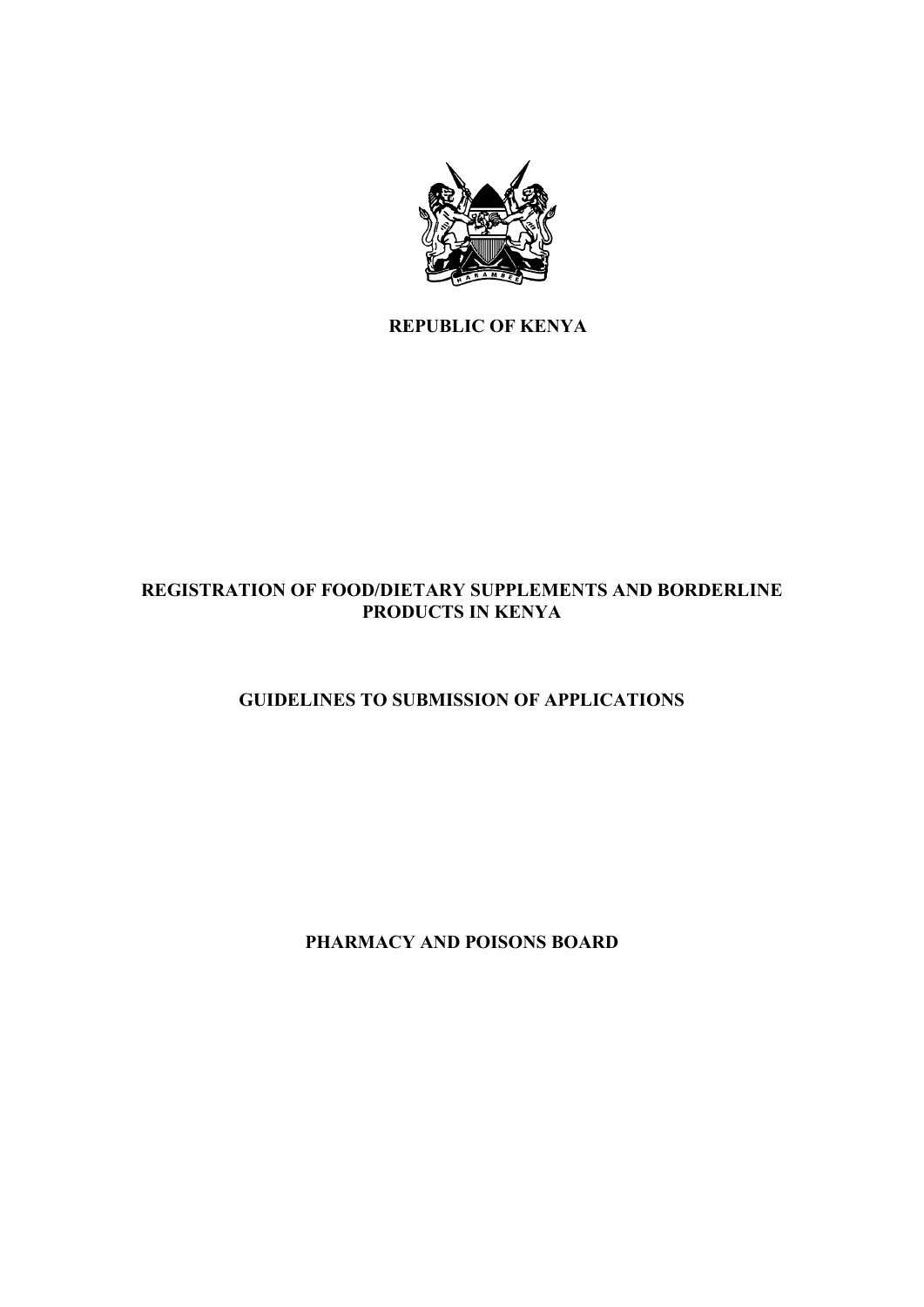PPB Copyright 2012

#### **PREFACE**

This guideline presents a common format for presentation of a well-structured application for registration of food/dietary supplements and borderline products to be submitted to Pharmacy and Poisons Board. This format of technical documentation will significantly reduce the time and resources needed to compile applications for registration of food/dietary supplements and borderline products and will in future ease the preparation of electronic submissions. Evaluation of dossiers and communication with the applicants will be facilitated by a standard document of common elements. This guideline will ensure that only good quality and safe food/dietary supplements and borderline products are available in Kenya; and to contribute towards their accessibility, cost effectiveness and appropriate use with the current state of knowledge.

# **DEFINITION OF TERMS**

*Food/Dietary/Nutritional supplement or Nutraceuticals* means a product other than tobacco intended to supplement the diet and shall include all of the following characteristics

- a) Contains concentrated source of one or more of the following: vitamins, minerals, amino acids, essential oils, natural substances of plants or animal origin, enzymes, substances with nutritional or physiological functions or contains any combination of these
- b) Is intended to be taken orally in the form of tablet, capsule, powder, soft gel, granules or liquids
- c) Is not presented for use as a conventional food or as a sole item of a meal of the diet
- d) Is labeled as a food supplement and has NO medical claims on it

#### *Borderline products.*

A borderline product is one which does not fall into the medical devices category, is neither a medicinal product nor a food supplement*.* A product which is for use only as a toilet preparation, disinfectant or beverage is not normally regarded as a medicinal product and are generally subject to safety and labelling regulation will be considered as borderline products. However, should any of the above contain a pharmacologically active substance or make medicinal claims (claims to treat or prevent disease, or to interfere with the normal operation of a physiological function of the human body are regarded as medicine).

These guidelines are intended to describe PPB policy in categorization of products. They are intended as guidelines only and should not be assumed to be a definition of the law in this area.

The PPB will offer advice on the classification of a product in cases of doubt.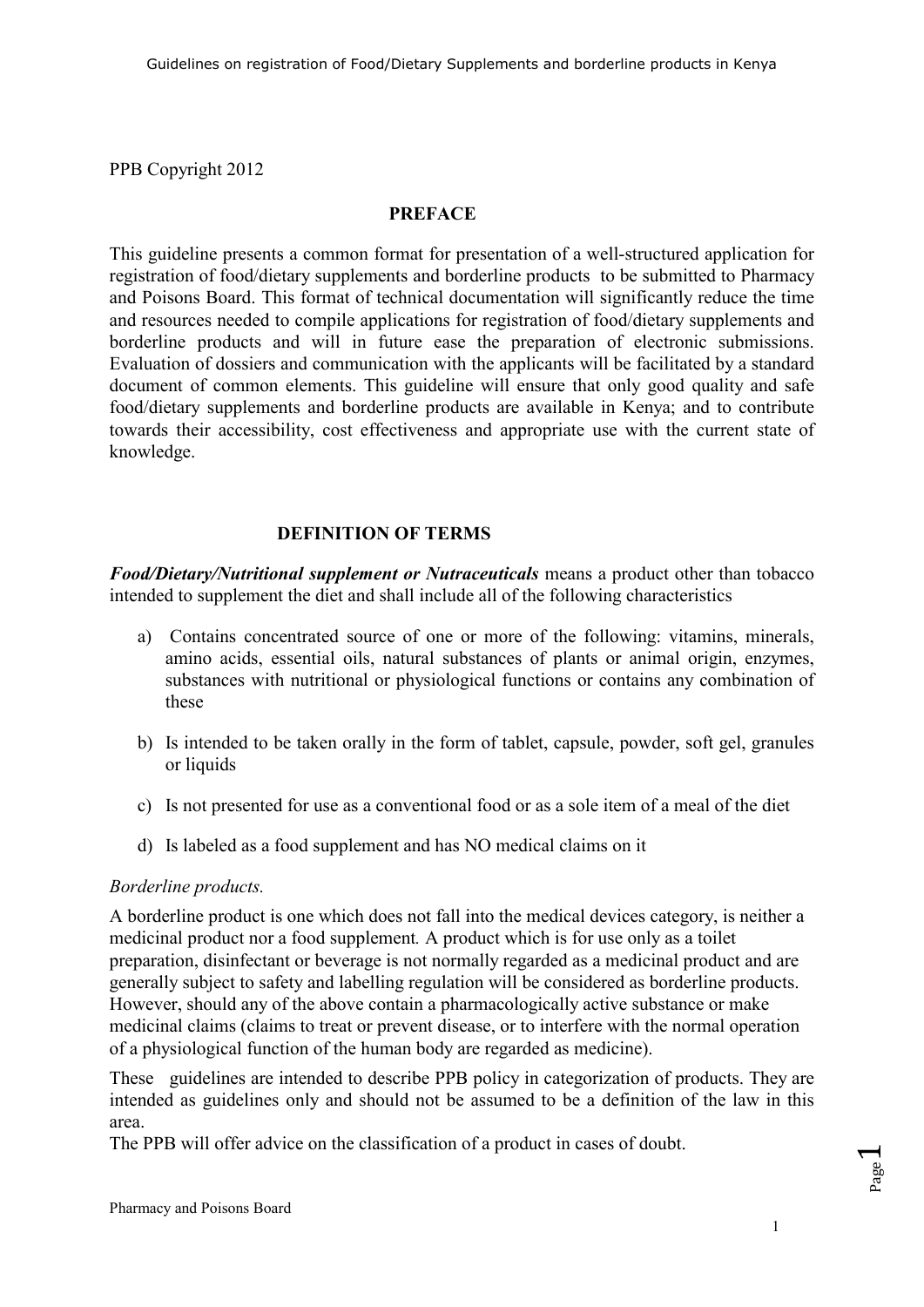#### **SCOPE OF THE GUIDELINE**

This guideline primarily addresses the organization of the information to be presented in registration applications for food/dietary supplements and borderline products . A product shall be considered as a food supplement if it contains the Recommended Dietary Allowances (RDA) as given in annex I and international standards. It is intended to provide an appropriate format for submission of data for registration. Applicants should not modify the overall organization of the document as outlined in the guideline.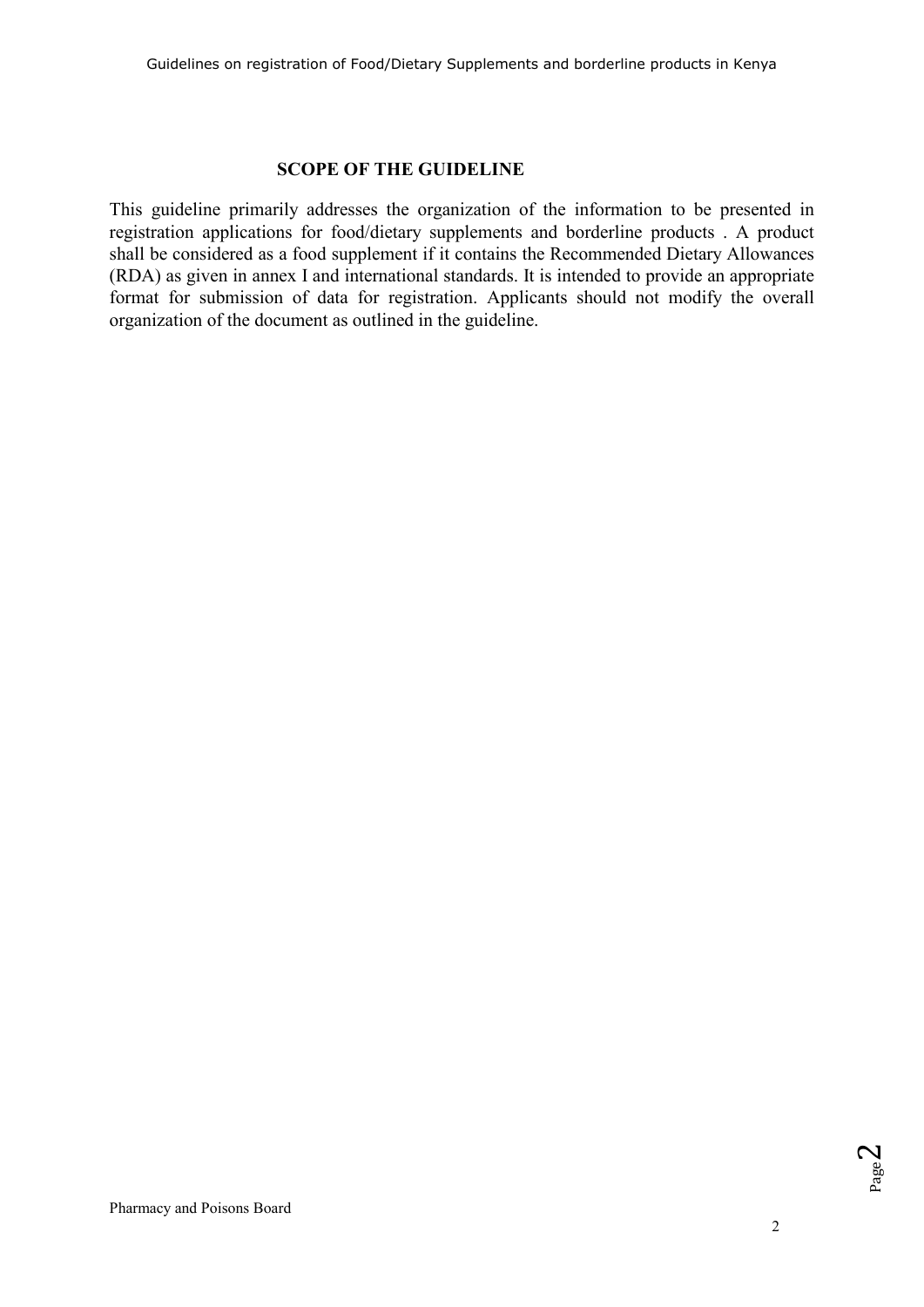# **SECTION A**

### **INTRODUCTION**

This guideline applies only to food/dietary supplements and borderline products. In case of other medicinal products such as conventional and herbal products, separate guidelines are available and these can be obtained from PPB offices or website (www.pharmacyboardkenya.org). This guideline provides recommendations for applicants preparing application for food/dietary supplements and borderline products for submission to the Pharmacy and Poisons Board (PPB).

This guideline prescribes the minimum information required for submission of dossiers and the evaluation of products. This guideline indicates an appropriate format and organisation of data.

Applicants are requested to carefully read this guideline, fill in application form, prepare dossiers and submit them in one (1) hard-copy as well as an **electronic copy (MS Word on a CD-ROM)** which should be cross-referenced to the dossier by clearly indicating the title and section number of all the supporting documents.

All areas are to be filled out by the applicant **EXCEPT** where indicated by **grey areas which are for PPB Official Use Only!** 

# **LANGUAGE**

All applications and supporting documents shall be in English or kiswahili and legible. Where material is not originally in English or kiswahili, a copy in the original language and a full translation should be submitted, the accuracy of which is the responsibility of the applicant. Authentication of the translation has to be done at the nearest Kenyan Embassy or by the national drug regulatory authority of the country from where the document originates. Reports submitted only in a language other than English or kiswahili will not be accepted.

#### **DATA PRESENTATION**

All data shall be presented on A4 and 80g/m2 paper with readily readable letters of 12 font sizes. Every page shall be numbered sequentially and state the exact location (Annex number) of any appended documents in the relevant sections of the form. Before submitting the completed form, check that you have provided all requested information. Extension sheets, tables, diagrams and other supporting documents shall as far as possible be of the same size, well annotated, numbered and appropriately cross-referenced. Acronyms and abbreviations should be defined the first time they are used in each part. Every page should be numbered. Different sections of the dossier shall be distinctly marked and page numbered in the style: *page x of y* and have a table of contents indicating the sections and page numbers. All parts must be **bound** and **arranged** sequentially**.** The left-hand margin should be sufficiently large that information is not obscured by the method of binding. The dossier covers shall be made of a material which is thick and hard enough not to collapse in standing position. One or more dossier file may be used depending on the number of pages contained in each part and in this case the files shall be serially numbered in the format i.e. **FILE NO. X of Y.**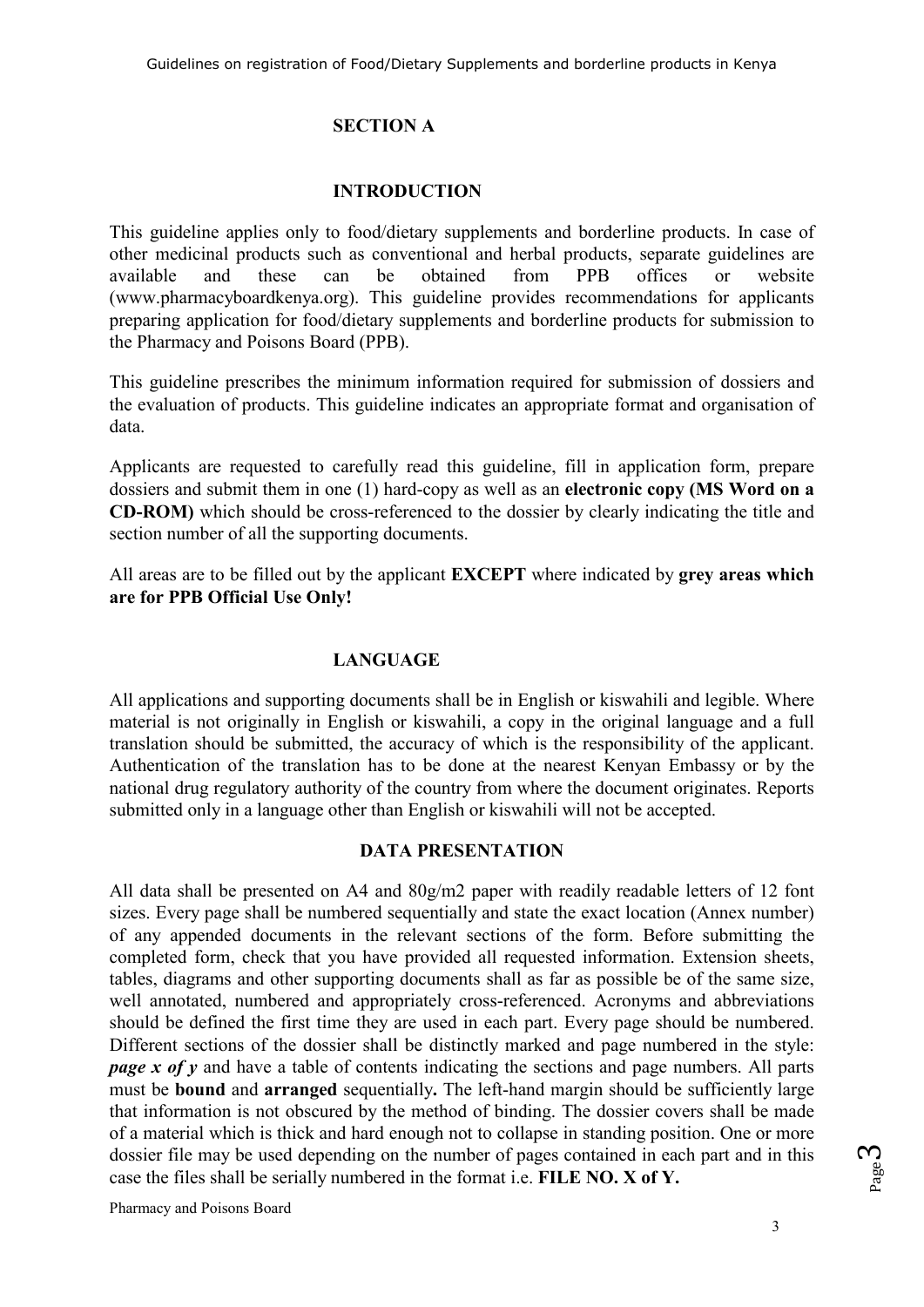#### **OFFICIAL REFERENCES AND TEXTS**

References should be cited in accordance with the current edition of the *Uniform Requirements for Manuscripts Submitted to Biomedical Journals*, International Committee of Medical Journal Editors (ICMJE). When direct reference is made to specifications, quality control procedures and test methods in official compendia, text books or standard publications, reprints or authenticated copies of relevant pages shall be enclosed. References to pharmacopoeias should specify the year of issue. References should be provided for all inhouse processes. There shall be no cross reference of particulars or documentation between one product and another.

#### **SUBMISSION OF APPLICATION**

The application should be submitted to the following address:

**The Registrar, Pharmacy and Poisons Board Lenana Road, P. O. Box 27663-00506, NAIROBI, KENYA** 

For purposes of submission to PPB, an application for registration of food supplement shall include:

- i. One duly filled application form and an electronic copy in MS Word on a CD-ROM including their supporting documents - see Annex I
- ii. Three (3) samples of the smallest commercial pack(s) from one batch with batch certificates of analysis.
- iii. Non refundable application fee for registration of food/dietary supplements and borderline products in Kenya.
- iv. GMP inspection of the manufacturing site may be required incase of quality issues in the market

# **PAYMENT OF FEES**

Every application shall be accompanied by appropriate fees at the time of application. Any application that will not be accompanied by appropriate fees will not be accepted.

*Mode of Payment*: Payments by crossed or bankers cheque shall be made payable to PHARMACY AND POISONS BOARD. Application for registration of food/dietary supplements and borderline products :

Page<sub>4</sub>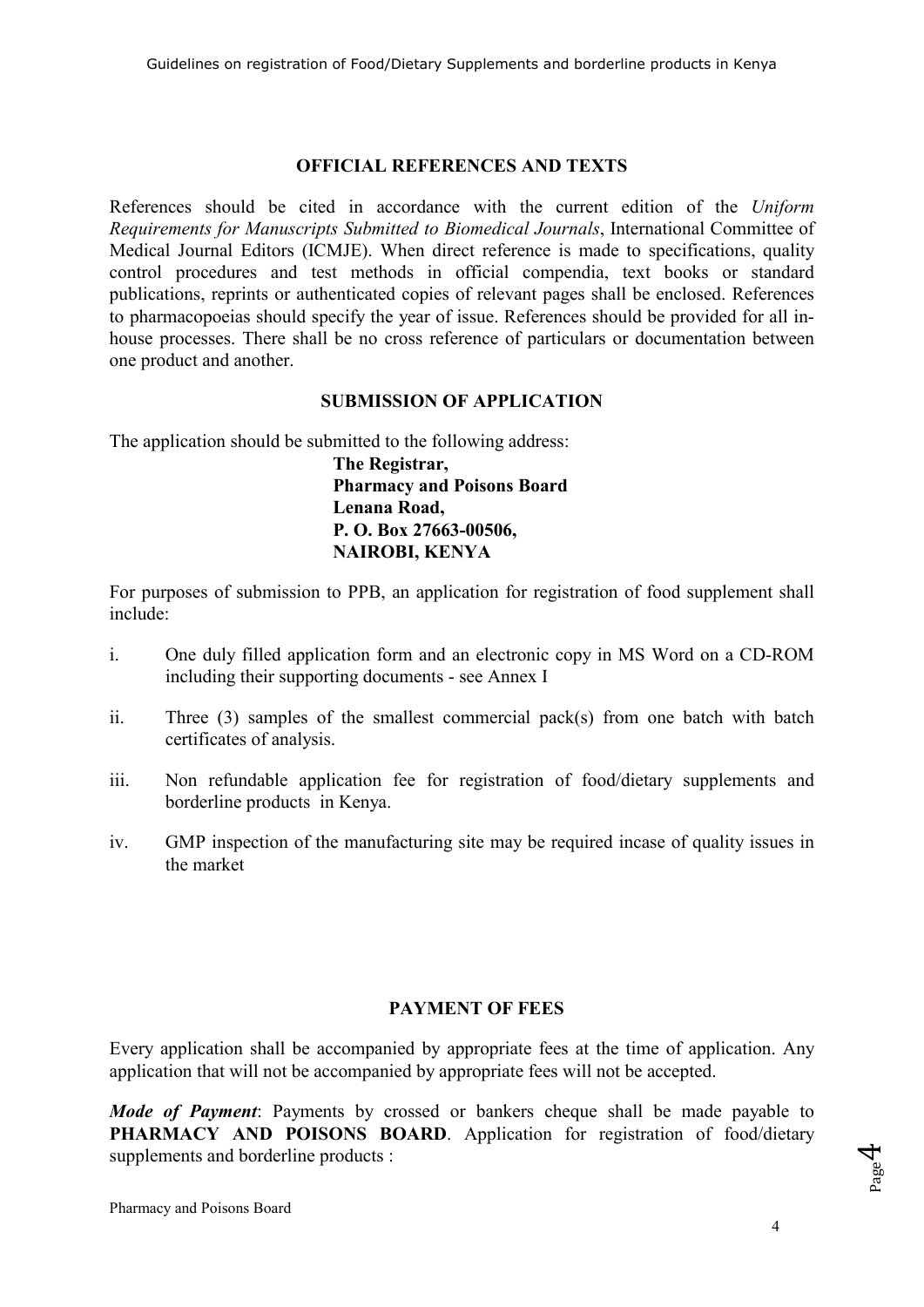| Products imported into Kenya             | <b>US\$ 1000</b> |
|------------------------------------------|------------------|
| Locally manufactured in Kenya            | <b>US\$ 500</b>  |
| GMP inspection fee for foreign Companies | <b>US\$ 4000</b> |
| GMP inspection fee for Local Companies   | <b>US\$ 1000</b> |

Application for annual retention of a registered dietary/food supplement and borderline products:

| Products imported into Kenya                               | <b>US\$ 300</b> |
|------------------------------------------------------------|-----------------|
| Locally manufactured in Kenya                              | <b>US\$ 150</b> |
| Penalty for late retention(after 30 <sup>th</sup> January) | <b>US\$ 100</b> |

*Variations:* With respect to any variations to an original application, a fee of US\$ 200 must be paid.

*Replacement of a Certificate:* A fee of KSH 500 shall be paid for a replacement copy of a Certificate, if the original is defaced, damaged or lost. The copy shall be stamped ―duplicate copy.

*Appeal fee:* With respect to an appeal to an original application, a fee of US\$ 300 must be paid at the time of appeal. Any appeal that will not be accompanied by appropriate fees will not be accepted.

*Other Charges:* The Pharmacy and Poisons Board may, at its own discretion, charge an applicant such costs as it may incur for carrying out any laboratory investigations prior to the registration of a product.

# **Verification of compliance to current Good Manufacturing Practices (cGMP)**

PPB may conduct inspection of the site or use other means to verify whether the facility complies with current Good Manufacturing Practices Regulations before a product is registered or incase of quality issues with the product in the market.

# **TIMELINES**

The Board will implement the following timelines in processing applications for marketing authorization of food/dietary supplements and borderline products.

# **a) Fast-tracked registration (Locally manufactured and Priority products only), Post Approval Variation and Renewal of registration**

Complete applications will be processed within 90 working days of receiving the application including evaluation of documentation and consideration by the board.

# **b) Evaluation of new applications**

Complete new applications will be processed within 6 months of receipt of the application.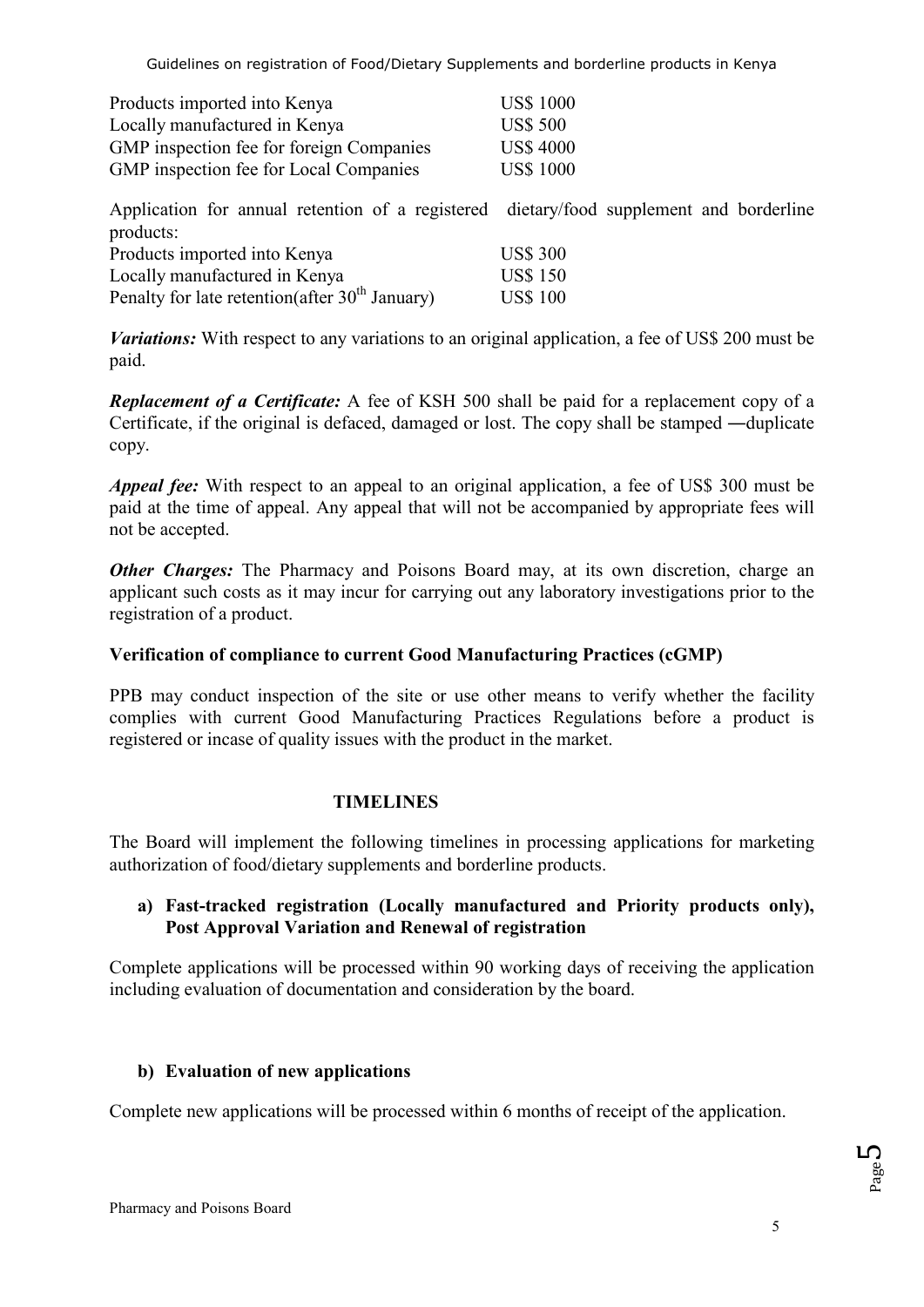### **WITHDRAWAL OF AN APPLICATION**

When the applicant fails to submit written responses to queries within 6 months from the date of their issuance, it will be deemed that the applicant has withdrawn the application or if the queries have been reissued for a second time and the applicant provides unsatisfactory responses, the product will be disqualified and the application will be rejected. The applicant will be required to apply afresh.

### **VALIDITY OF REGISTRATION**

The registration of food/dietary supplements and borderline products shall be valid for one (1) years unless earlier suspended or revoked by PPB or withdrawn by applicant. The Board will give reasons in writing when it suspends or revokes, or amends conditions of registration. Likewise the applicant shall also give reasons for terminating registration of a food/dietary supplement and borderline products.

# **SECTION B**

# **1.0 APPLICANT**

- 1.1 Application for registration of a Dietary/Food Supplement and borderline products shall be made only by:
	- the patent holder
	- the manufacturer
	- a distributor or Local Representative authorised by the manufacturer or patent holder

The name, physical address, telephone number, fax number, and e-mail address of the applicant shall be provided.

1.2 Authorised representative in kenya

A body corporate (company) shall be the applicant's local representative in Kenya with legal authorisation (power of attorney) to take full responsibility for the product on behalf of the applicant, and will be answerable to PPB.

This body corporate shall be called the **Local Representative (LR)**. A copy of the legal authority given to the representative or agent shall be enclosed.

# **2.0 PARTICULARS OF THE DIETARY/FOOD SUPPLEMENT AND BORDERLINE PRODUCT**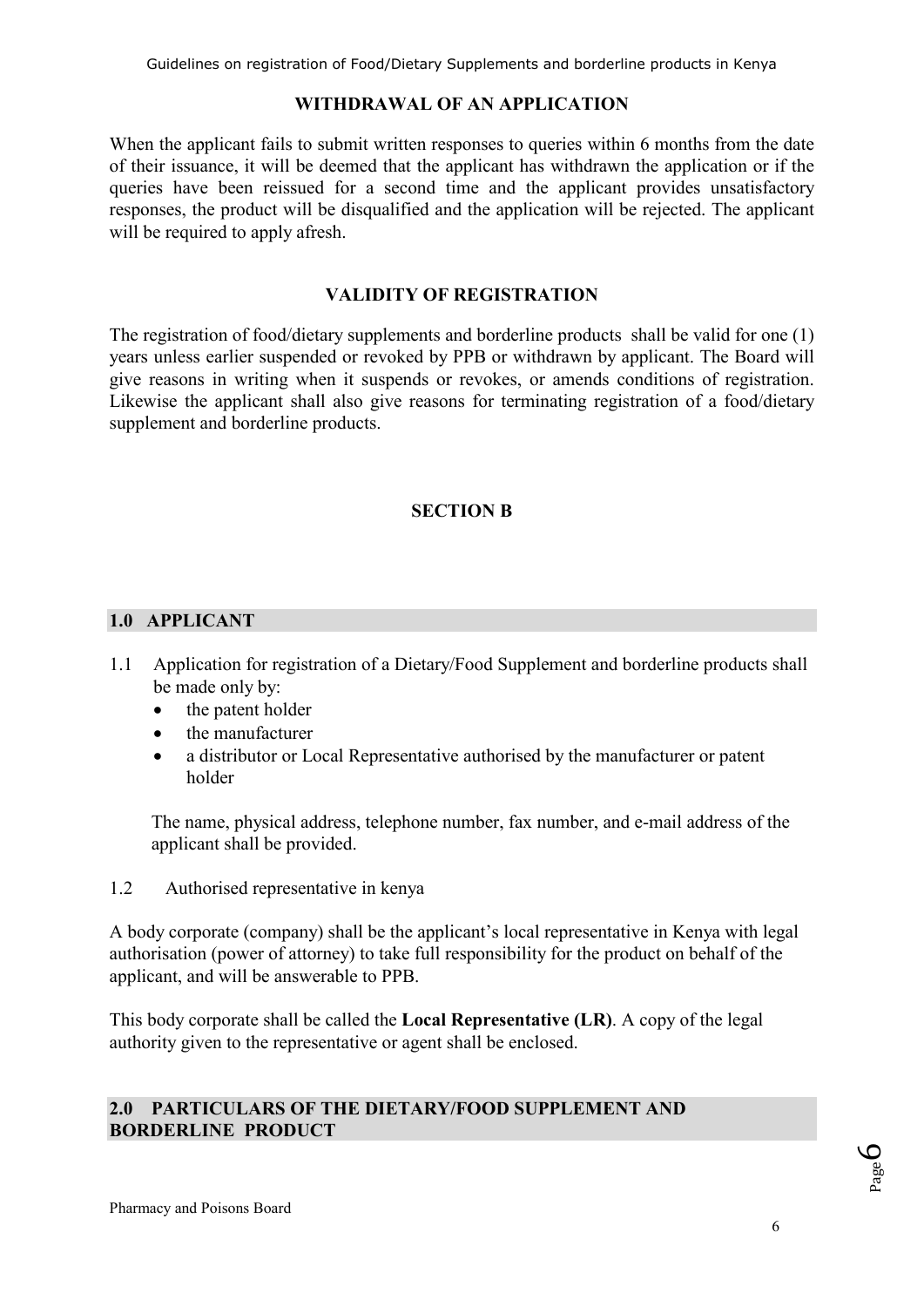- **2.1 Proprietary name** means the (trade or brand) name which is **unique** to a particular food/Dietary Supplement or borderline Product and by which it is generally identified.
- 2.1.1 All Dietary/Food Supplements or borderline products shall be notified as per their proprietary Name. The Proprietary Name should not be derived from INN name and should not have an INN stem.
- 2.1.2 If derived from Generic Name should not be similar to the Generic Name.
- 2.1.3 Each Name used should be distinctive in sound and in writing not to be confused with Names of other Products.
- 2.1.4 The Name should not be misleading e.g. use Protavit for product not containing implied micro or macronutrient. Names which lead to self-diagnosis in conditions requiring professional diagnosis will be considered as misleading.
- 2.1.5 Any Phrase that implies superiority, speed or better performance over other products shall not be allowed.
- 2.1.6 Meaning of abbreviations, symbols, alpha-numerals must be explained in a covering letter.
- 2.1.7 A proprietary name should not carry prescription information unless otherwise backed with a strong scientifically proven report that support the connotation.
- 2.1.8 When the Name being applied for is identical or very close to already registered Name, applicant shall be advised to change to another Name.
- 2.1.9 Proprietary Names shall not be reserved for applications that have not been yet received.
- 2.2 *Approved / INN / generic name* in relation to a Dietary/Food Supplement or borderline products means the internationally recognised non-proprietary name of such a product or Name of the micro or macro active or such other name as the PPB may determine.
- 2.3 *Strength* shall be given per unit dosage form or per specified quantity: e.g. mg per tablet, mg per capsule, mg/mL, mg per 5mL spoonful, mg per G, etc.
- 2.4 *Dosage form* shall mean the form in which the Dietary Supplement or borderline products is presented, e.g. solution, suspension, Tablet, emulsion, Capsules, Sachet, etc.
- 2.5 *Visual description of the Product* shall mean a full visual description of the Dietary Supplement or borderline products including colour, size, shape and other relevant features, e.g. 'Orange and white gelatin capsule with marks "Provit", or 'pink film-coated tablets with word "Haemforte" embossed on one side' etc.
- 2.6 *Commercial pack sizes of the product* Pack size of the product shall mean presentation of the product to be registered ie list all pack sizes intended for marketing in Kenya.

Pharmacy and Poisons Board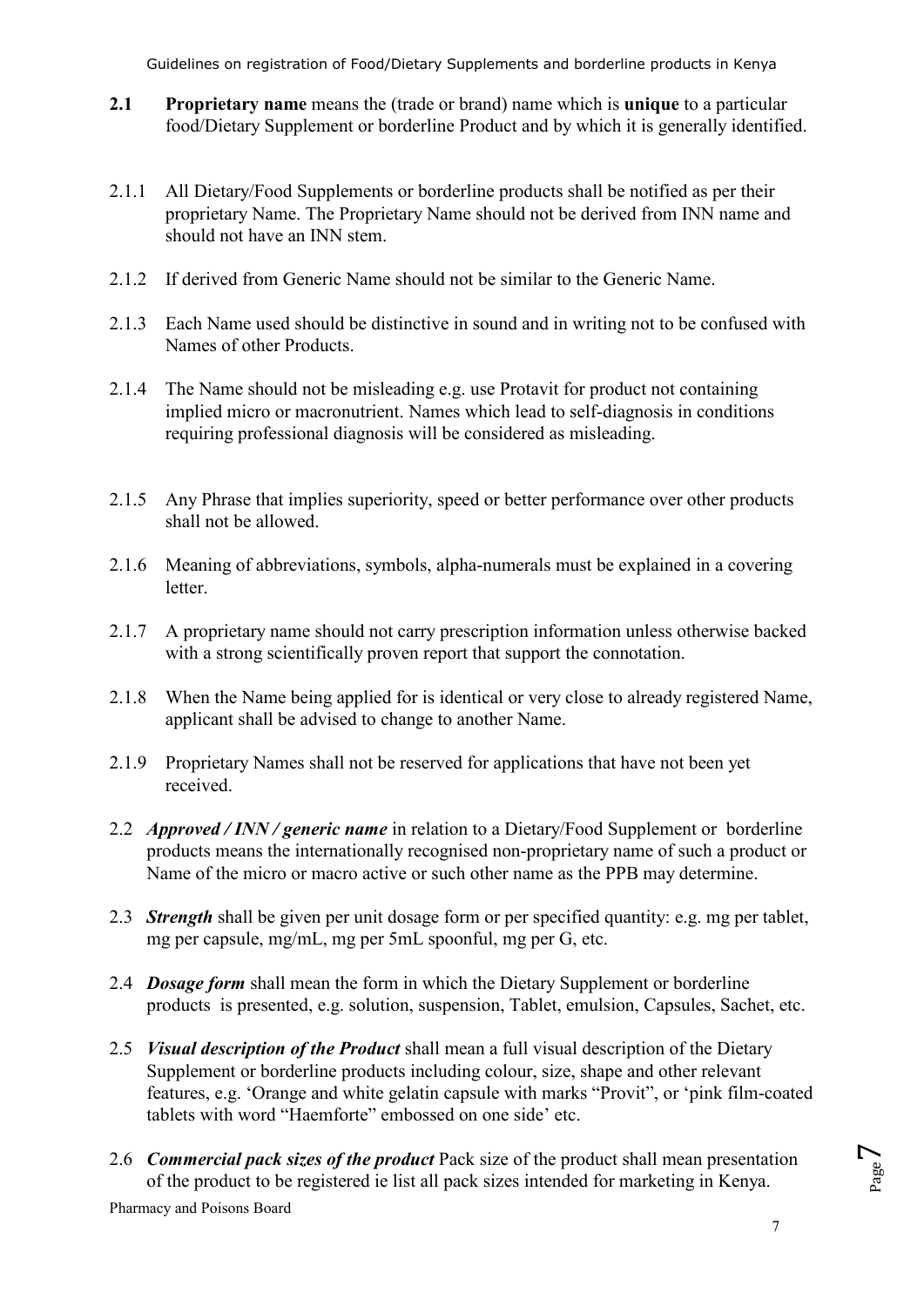- 2.7 *Labelling:* The applicant shall ensure that the primary (immediate) packaging of the product is labelled according to the law applicable in Kenya. The following minimum information shall be required in English or kiswahili on the label of the immediate packaging:
	- (i) brand name where appropriate
	- (ii) International non-proprietary name/generic name where it is applicable
	- (iii) Quantity of active ingredient per dosage unit; and incase of food/dietary supplement the % of Recommended Dietary Allowances (RDA) of each ingredient per dosage unit should be provided.
	- (iv) Total packed quantity in a unit pack.
	- (v) Date of manufacture
	- (vi) Date of expiry
	- (vii) Batch number
	- (viii) Storage conditions
	- (ix) Name and physical address of the manufacturer
	- (x) Directions for use.
	- (xi) Precautions and warnings.

Due to lack of space, the date of manufacture, address of the manufacturer and storage conditions may be omitted on the primary container if it is a blister or strip pack. The name of the manufacturer may be substituted with a trade-mark or other symbol. However these details shall appear in full on the secondary packaging.

2.8 *Information leaflet:* Applicants should be encouraged to include Scientific Package Inserts in Dietary Supplements Packs.

Package Inserts will ensure that food/dietary supplements are safely and effectively used under the recommended conditions of use.

Package inserts should not carry promotional statements and make comparison of its product to other products.

In case of changes in the Scientific package information leaflet after product has been registered, PPB should be notified of the variation.

# **The information leaflet shall include the following minimum information:**

- i) Proprietary Name
- ii) Approved INN/Generic Name if it's applicable
- iii) Identification: Brief description of the physical appearance of the product.
- iv) Presentation: Dosage form, and total quantity presented per unit pack e.g. milligrams, grams, Number of Tablets e.t.c.
- v) Composition of product's active ingredients, stating name of each active ingredient and content in a unit dose.
- vi) Name of the preservative and unit quantity per dose added into the product.
- vii) Name of Anti-oxidants and unit quantity per dose added into the product.
- viii) Quantity of total alcohol contained in Dietary Supplement products for human consumption.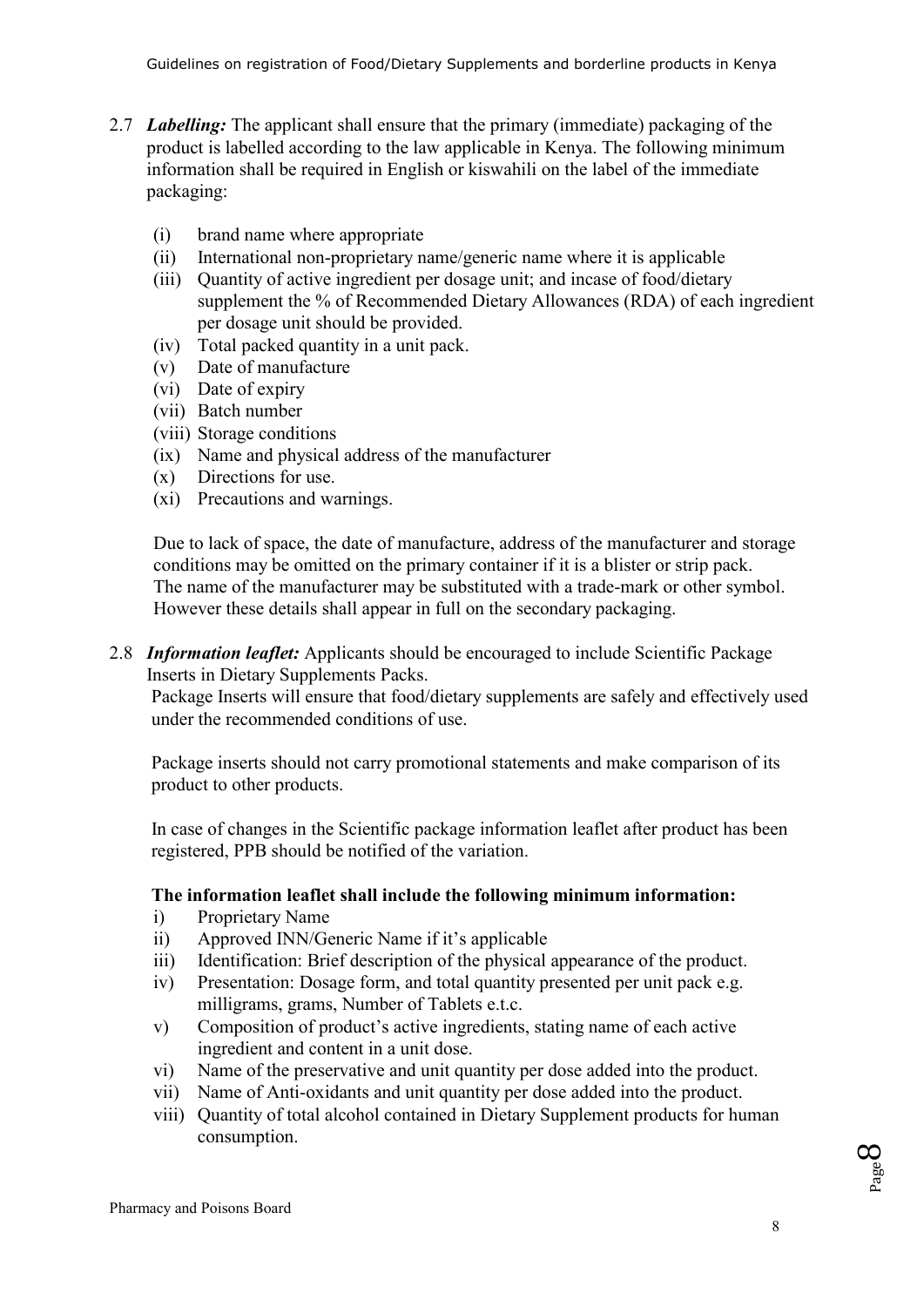- ix) Warning in block letters of ingredients that are likely to cause harm to humans eg "CONTAINS TARTRAZINE" if tartrazine was added to preparations for human consumption.
- x) Approved Name of any other inactive ingredients contained in the formulation.
- xi) Nutritional benefit of the dietary supplement. The stated nutritional claims must be to educate the users and must not be for promotional purposes. Food supplements must not be labelled for any specific medicinal purposes ie treatment or prevention, implied or otherwise of any disease or disorder including its related disorders.
- xii) Dosage and directions for use:
	- a) Indicate dosages and dosage intervals
	- b) Contraindications
	- c) Precautions in pregnancy, lactation, renal and hepatic failure etc
	- d) Side effects and Special precautions
	- e) Symptoms and treatment of over dosage
	- f) Storage instructions
	- g) Shelf-life
	- h) Name and address of the manufacturer
- xiii) Trade Marks and logos*:* Infringements on Trade marks or logos are the concern of the applicant and not PPB. Disputes regarding trademarks infringements not identified by PPB during the time of registration or amendments shall be the responsibility of the applicants. If however, valid safety concerns are identified, the new applicants shall be advised to make appropriate amendments.
- 2.9 Applicant should provide a registration certificate or authorization to market the product as Food/Dietary supplement and borderline products in the country of manufacture. (If a food/dietary supplement and borderline products is not registered in country of manufacture, a valid explanation must be given) A copy of the manufacturing licence of the manufacturer shall be provided.
- 2.10 Proposed shelf life and storage conditions. The proposed shelf life means the specified length of time prior to use for which the product is inherently subject to deterioration and is deemed to be made fit for use under prescribed storage conditions
- 2.11 Particulars of the manufacturer(s) and activity

The name, physical address, telephone number, fax number, and e-mail address of the manufacturer shall be provided.

Where different activities of manufacture of a given product are carried out at different manufacturing sites, the above particulars shall be provided for each site and the activity carried out at the particular site shall be stated as in the examples below.

| <b>Name</b>     | <b>Physical Address</b>                      | <b>Activity</b> |
|-----------------|----------------------------------------------|-----------------|
| XYz Ltd         | Plot 8, Hobe Rd, Nairobi                     | Granulation     |
|                 | PO Box 4456, Nairobi, kenya                  |                 |
|                 | Tel: (020)892546                             |                 |
| A.M.T           | Plot 25, lavington, Industrial area, Nairobi | Compression     |
| Pharmaceuticals | PO Box 502, Nairobi, Kenya                   | Coating         |

Pharmacy and Poisons Board

Page<sup>9</sup>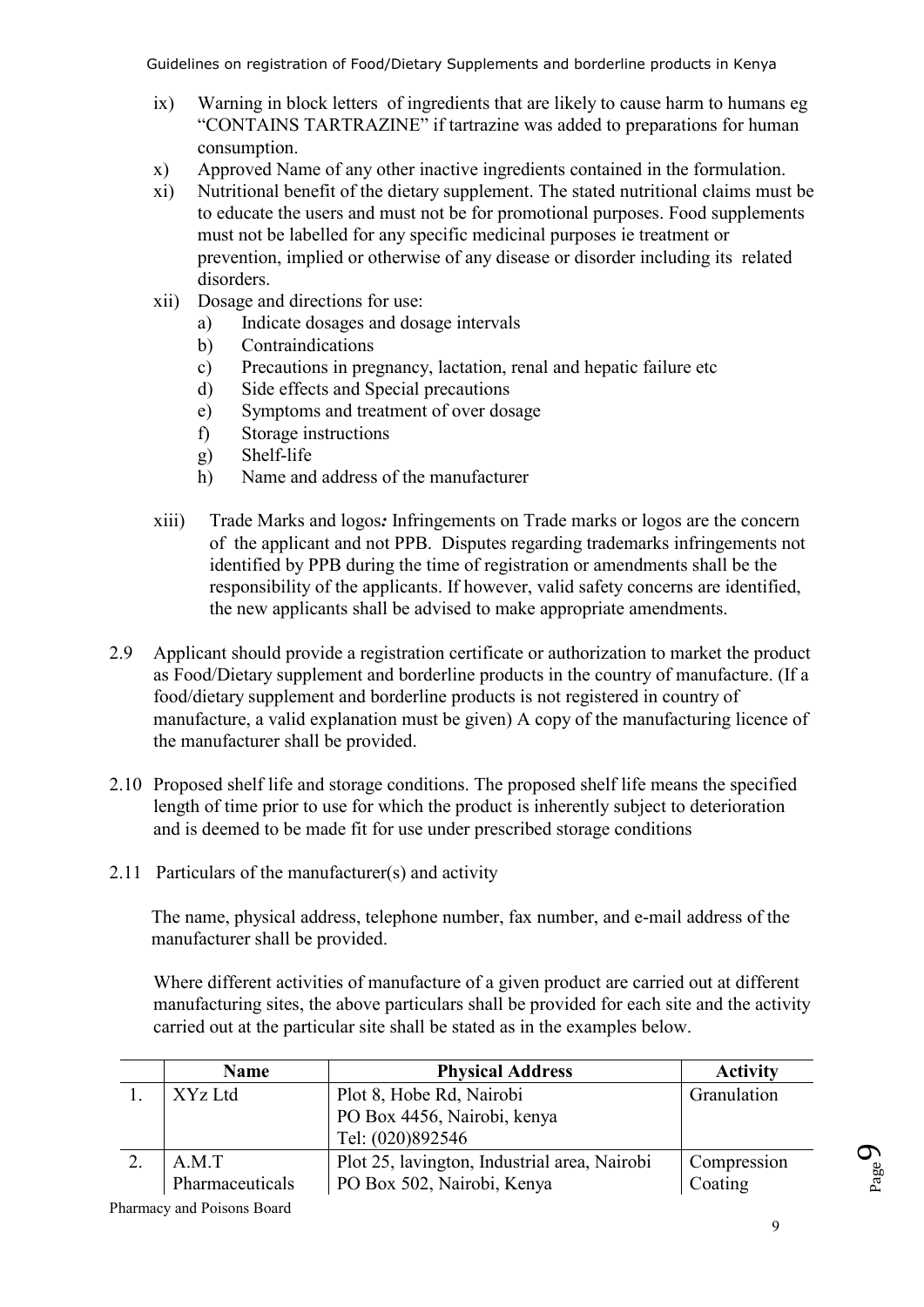|                | Tel: 222218                 |         |
|----------------|-----------------------------|---------|
| D.M.K and Sons | Mukinduri plaza, London, UK | Packing |
| Ltd            | Tel: 235 898 491            |         |

A copy of a valid manufacturing licence shall be provided for each site.

# **3.0 TECHNICAL INFORMATION**

# **3.1 COMPOSITION OF THE PRODUCT**

State the approved / INN /generic name(s) of the active and inactive ingredients in the food/dietary supplement and borderline products. Trade names shall not be used.

State quantities of each ingredient per unit dose e.g. mg/tablet, mg/mL, etc.

Where applicable state the Reference text or Reference to official specifications for each ingredient e.g. USP,BP,JP.

State reason for inclusion of each inactive ingredient in the dietary supplement.

# **3.2 SUITABILITY OF THE PRODUCT AS A DIETARY SUPPLEMENT**

For a product to qualify as a nutritional or dietary supplement, it should conform to the definition of dietary supplement stated in this guideline and in addition should meet the following requirements;

- i. There should not be any medicinal or therapeutic claims in relation to use of the product for treatment or averting of a disease condition.
- ii. The product should not contain any drug substances that are listed one of the Schedules in Cap 244.
- iii. The product should not contain any substance of known pharmacological activity.
- iv. The recommended overall intake in a day for each micro or macro nutrient content should not be above 200% of each nutrient's RDA's or above acceptable upper tolerable daily intake levels.

# **3.3 RAW MATERIAL SPECIFICATIONS**

Raw material specifications and certificates of analysis shall be given.

*Copies of the supplier's or manufacturer's Certificates of Analysis shall be supplied for each raw material as proof of conformance to all declared specifications.* 

# **3.4 DETAILS OF THE PROCEDURES INVOLVED IN THE VARIOUS STAGES**

**OF MANUFACTURE**. The details should include in process controls, control of critical steps, packaging, a flow diagram and a copy of complete Batch Manufacturing record (BMR).

Pharmacy and Poisons Board **3.5 SUMMARISED SPECIFICATIONS OF THE FINAL PRODUCT** shall be given, i.e. the acceptable limits of the physical, chemical, biological and (where applicable)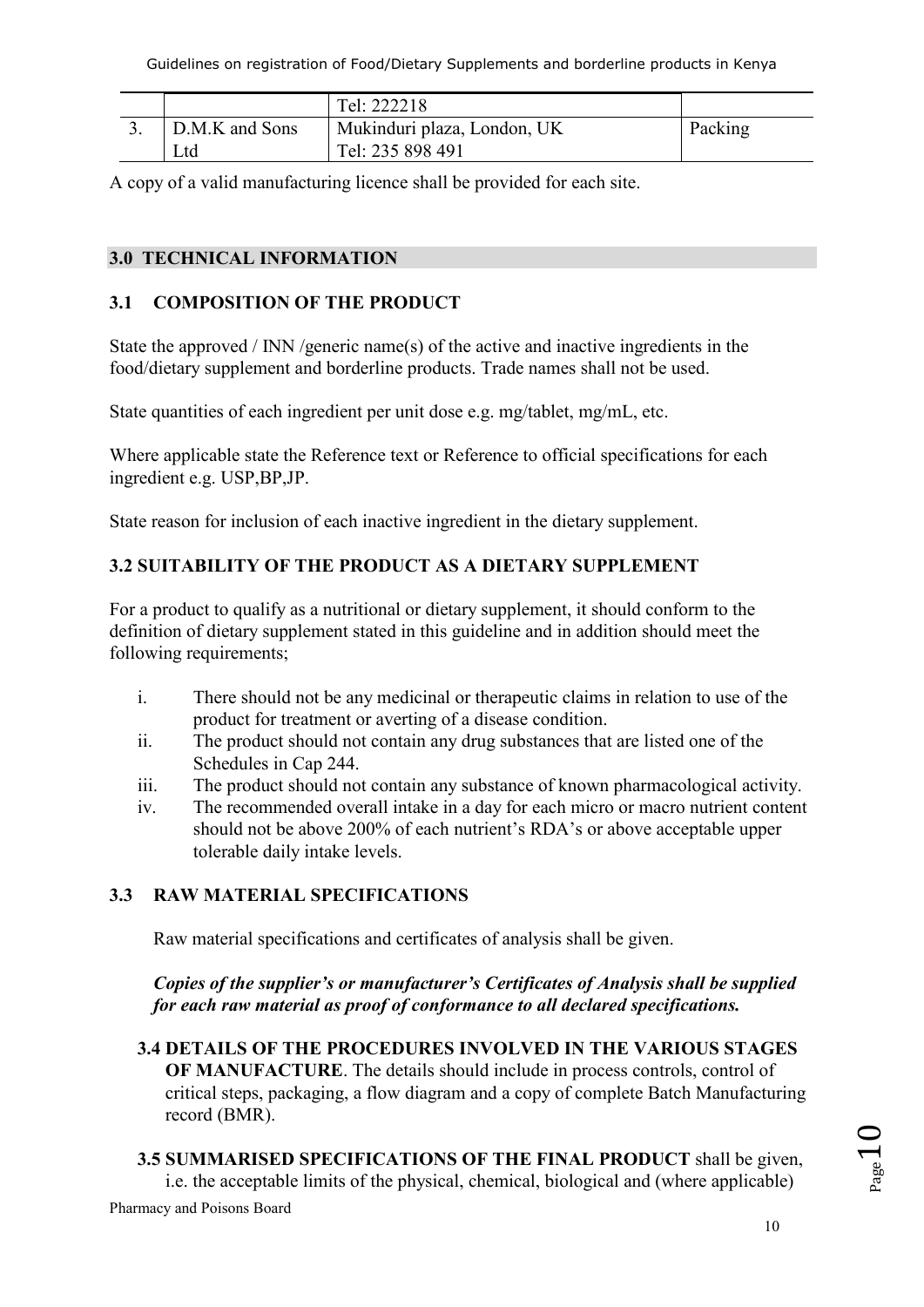microbiological parameters. A full description of analytical and other control procedures carried out to ascertain the final product specifications stated above shall be given.

The Finished product specification should include but not limited to the following tests;

# 1) **Tests for all food/dietary supplement and borderline products**

- a) Description
- b) Identity test method should be specific for active ingredient(s)
- c) Assay test method should be specific and stability indicating for active ingredient(s)
- d) Impurity limits to determine the level of degradation products of active ingredients, and active ingredient-excipient interaction impurities.

# 2) **Additional tests for Hard Gelatin capsules and tablets**

- a) Dissolution (for relatively water insoluble active ingredients)
- b) Disintegration (for readily soluble active ingredients)
- c) Hardness & friability
- d) Uniformity of weight / uniformity of content
- e) Water content
- f) Microbial limits

### 3) **Additional tests for oral liquids**

- a) pH
- b) Microbial limits
- c) Antimicrobial preservative content/ preservative efficacy test
- d) Antioxidant preservative content
- e) Extractables from primary container
- f) Alcohol content
- g) Dissolution of suspensions
- h) Particle size distribution
- i) Re-dispersibility
- j) Specific gravity
- k) Water content

All tests should be performed unless development pharmaceutics studies or process validation prove that they are unnecessary. Such proof should be provided in the application dossier.

# **3.6 SPECIFICATIONS OF THE PACKAGING MATERIAL**

The following information shall be provided:

- a) A general description of the container and closure system including primary (inner) and secondary (outer) packaging materials used.
- b) Specifications for primary (immediate) packaging components such as: glass containers, plastic containers, rubber closures.
- c) Evidence of suitability of the container and closure system for the finished product and proof of compatibility of primary packaging components with finished product.

 $_{\rm Page}11$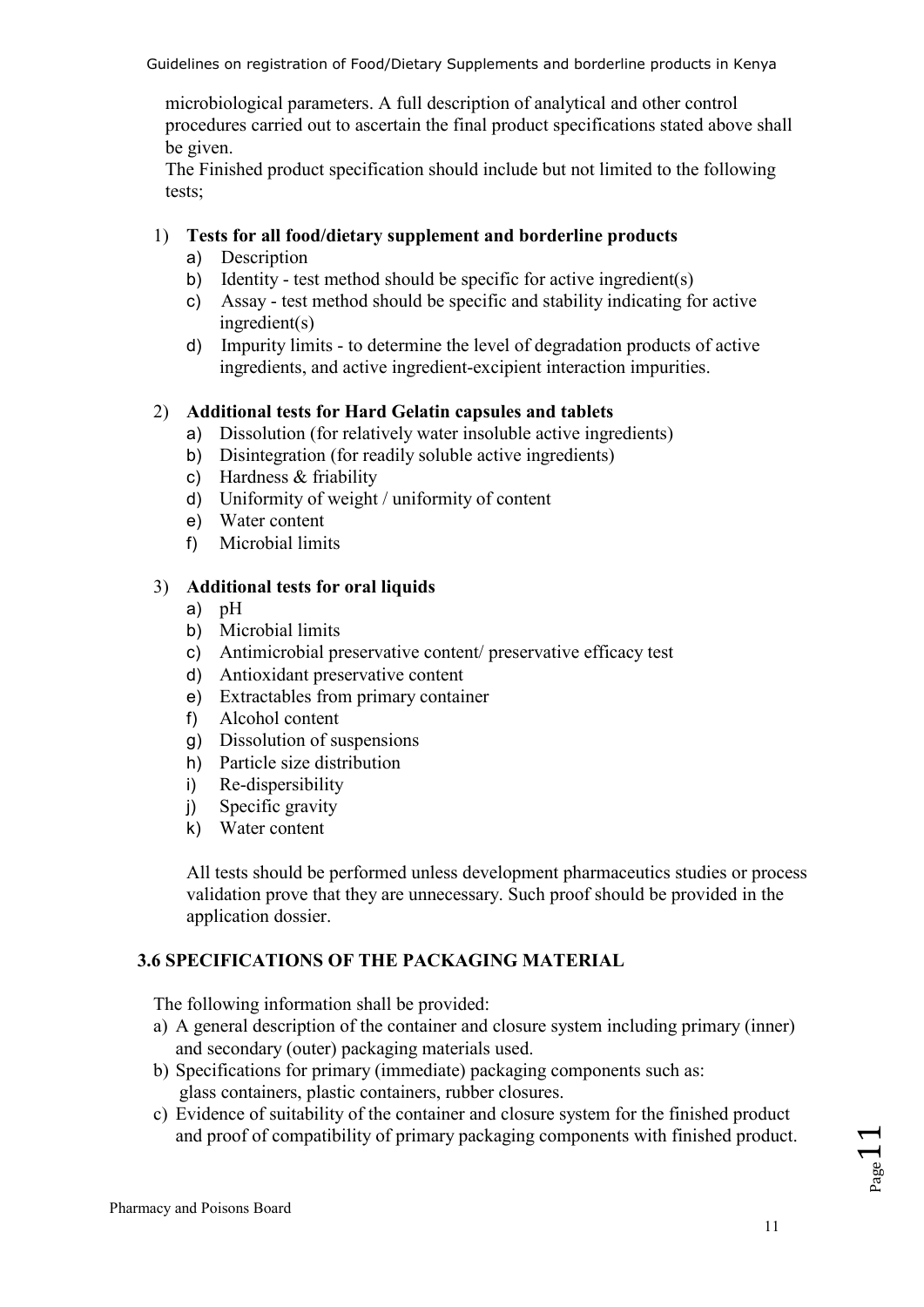**3.7 STABILITY DATA OF THE PRODUCT.** All applications must include stability data for the proposed shelf life of the finished product. The stability data must be sufficient to demonstrate, or indicate with a high probability that the product intended for market will remain safe, of consistent quality and efficacious throughout the product's shelf life. The stability data will form the basis for setting a shelf life and recommended storage conditions for the product.

While applicants may choose the format for the presentation of stability data, the following headings are recommended: study design; test methods; commentary on the results obtained in the studies for individual parameters (including any trends); conclusions and summary of claims.

# **3.8 SAFETY REQUIREMENTS FOR BORDERLINE PRODUCTS**

Provide referenced literature on safety of the product.

# **4.0 POST MARKET SURVEILLANCE OF FOOD/DIETARY SUPPLEMENTS AND BORDERLINE PRODUCTS**

- 4.1 Each consignment of food/dietary supplements and borderline products that is imported into KENYA shall be inspected at the port of entry by PPB Inspectors for physical attributes and only registered food/dietary supplements and borderline products shall be accepted.
- 4.2 Each batch of every consignment shall be accompanied by an authenticated certificate of analysis that states;
	- i). Name of the food/dietary Supplement and borderline products
	- ii). Batch Number
	- iii). Manufacturing date
	- iv). Packaging Date if different from Manufacturing date
	- v). Expiry date
	- vi). Identification for each micronutrient
	- vii). Assay for each micronutrient
	- viii). Impurity tests
		- ix). Specific tests for applicable dosage form e.g. DT, Uniformity of weight, Friability tests for tablets and pH, viscosity, wt/ml for oral liquid dosage forms.
		- x). Tests for microbial limits
		- xi). Certification that all Excipients used are food grade.
- 4.3 The inspector at the port of entry shall ensure that Dietary supplements are properly labelled with the following minimum labelling requirements.
	- $\triangleright$  Name of the Supplement.
	- $\triangleright$  quantity per pack.
	- $\triangleright$  date of manufacture
	- $\triangleright$  date of expiry
	- $\triangleright$  batch number<br> $\triangleright$  storage condit
	- $\triangleright$  storage conditions<br> $\triangleright$  name and address
	- name and address of manufacturer
	- $\triangleright$  Direction for usage
	- Name of added nutrients, quantities added per serving dose and % of the added quantity of each nutrient to their RDA values.

 $P_{\text{age}}12$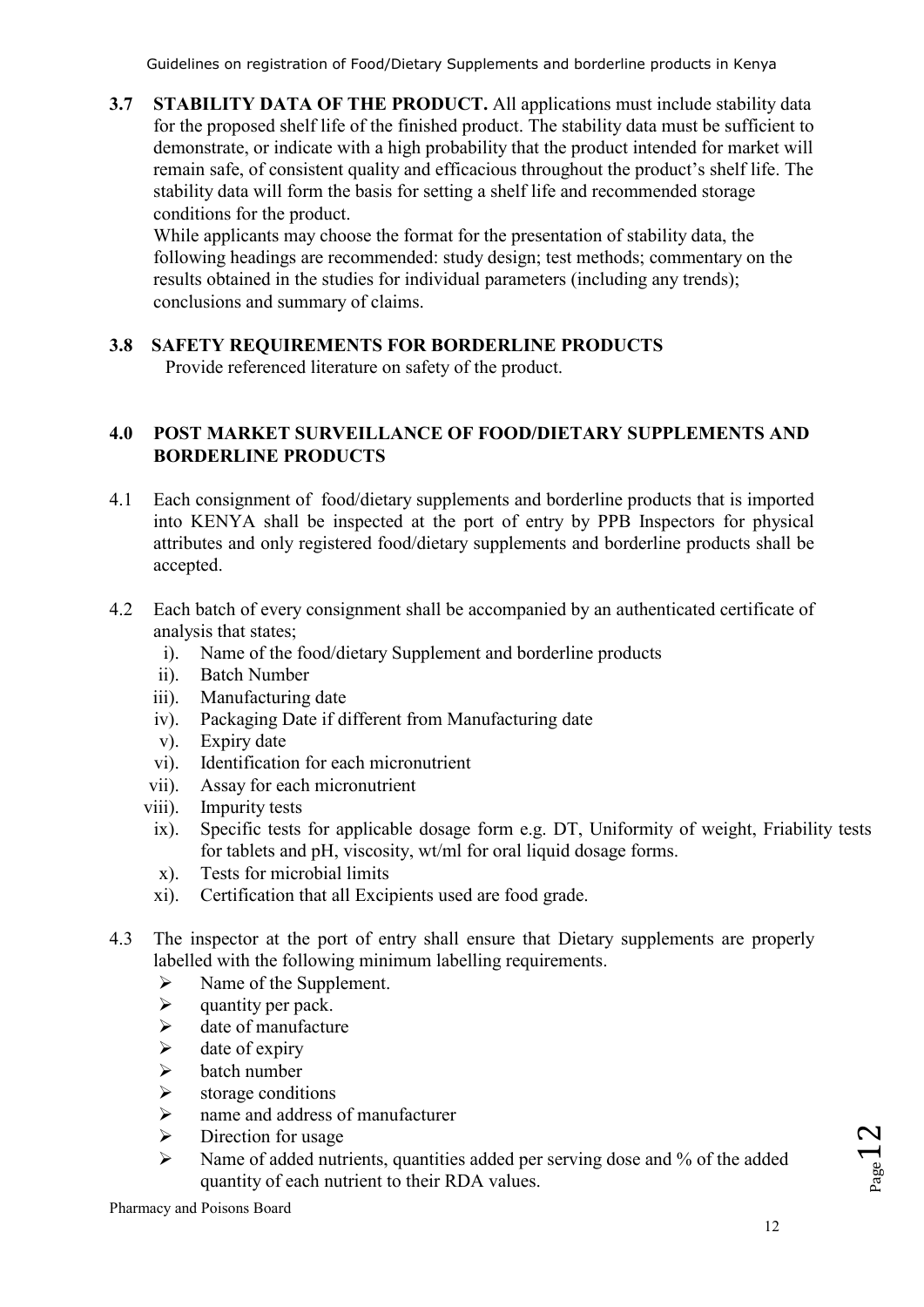4.4 The manufacturer shall be liable to ensure the quality and safety of their products in the Kenyan market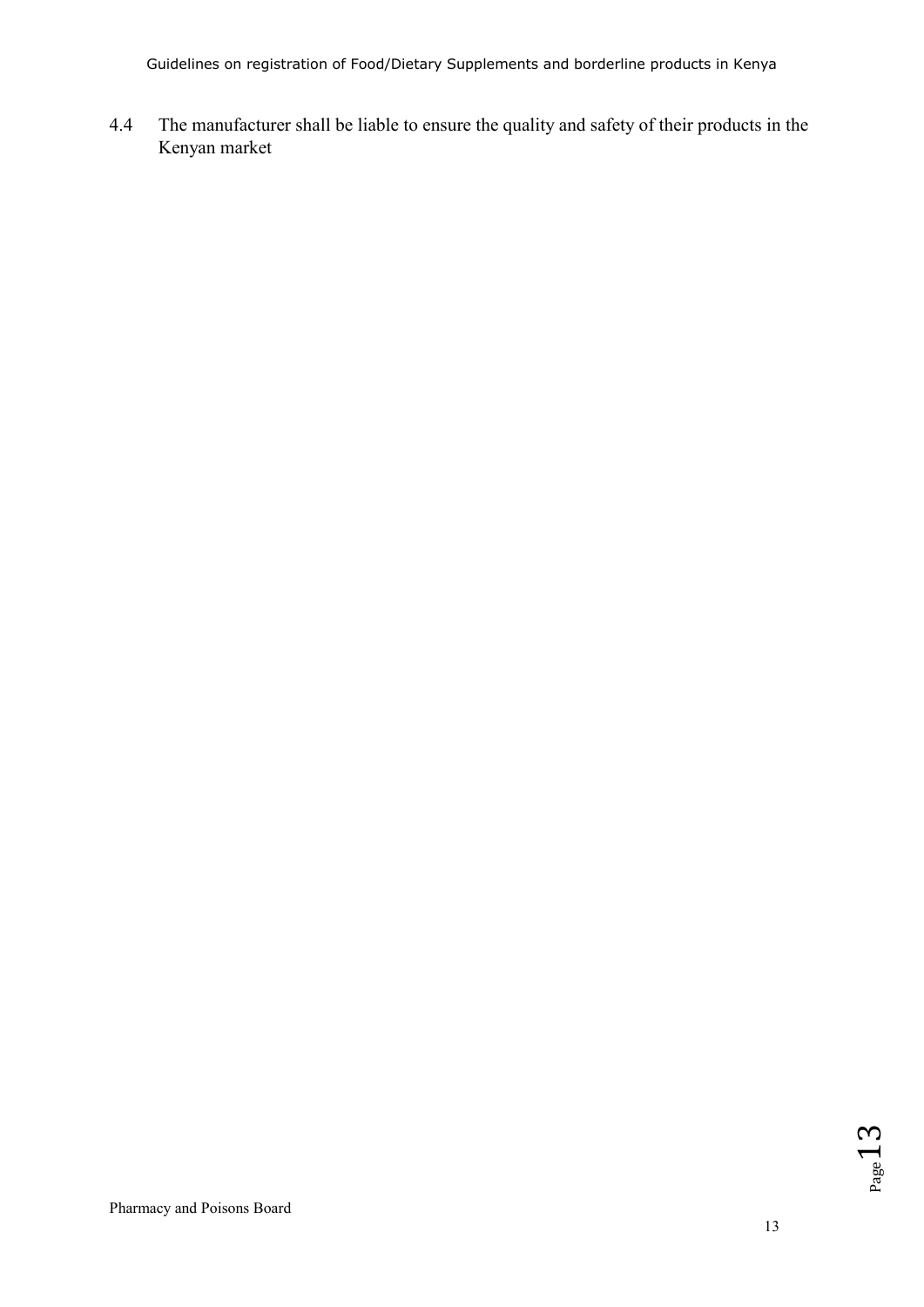#### **5.0 REFERENCE**

References to literature shall be precise, quoting the year of publication and the relevant page(s). Photocopies of relevant literature may be attached.

# **DECLARATION**

The signatory shall be a qualified personnel working for and/or authorised by the manufacturer / applicant. The designation and qualification of the qualified personnel shall be stated. The declaration must be signed, dated and authenticated by an official stamp.

# **REFERENCES AND RESOURCE LIST:**

- *1. Guidelines for the registration of food/dietary supplements for Uganda.*
- *2.* A Food Labeling Guide; Reference Values for Nutrition Labeling. (www.cfsan.fda.gov/~dms/flg-7a.html ).
- *3.* Dietary Reference Intakes for Thiamin, Riboflavin, Niacin, Vitamin B6, Folate, Vitamin B12, Pantothenic Acid, Biotin, and Choline. http://books.nap.edu/execsumm\_pdf/6015.pdf*.*
- *4.* Overview of Dietary Supplements. *http://www.cfsan.fda.gov/~dms/ds-oview.htm .*
- *5.* Dietary Reference Intakes (DRIs): Recommended Intakes for Individuals, Vitamins. *http://www.iom.edu/Object.File/Master/21/372/DRI%20Tables%20after%20electrolytes %20plus%20micro-macroEAR\_2.pdf.*
- *6. Institute of Medicine of the National Academics in USA; The Food and Nutrition Board. http:www.iom.edu*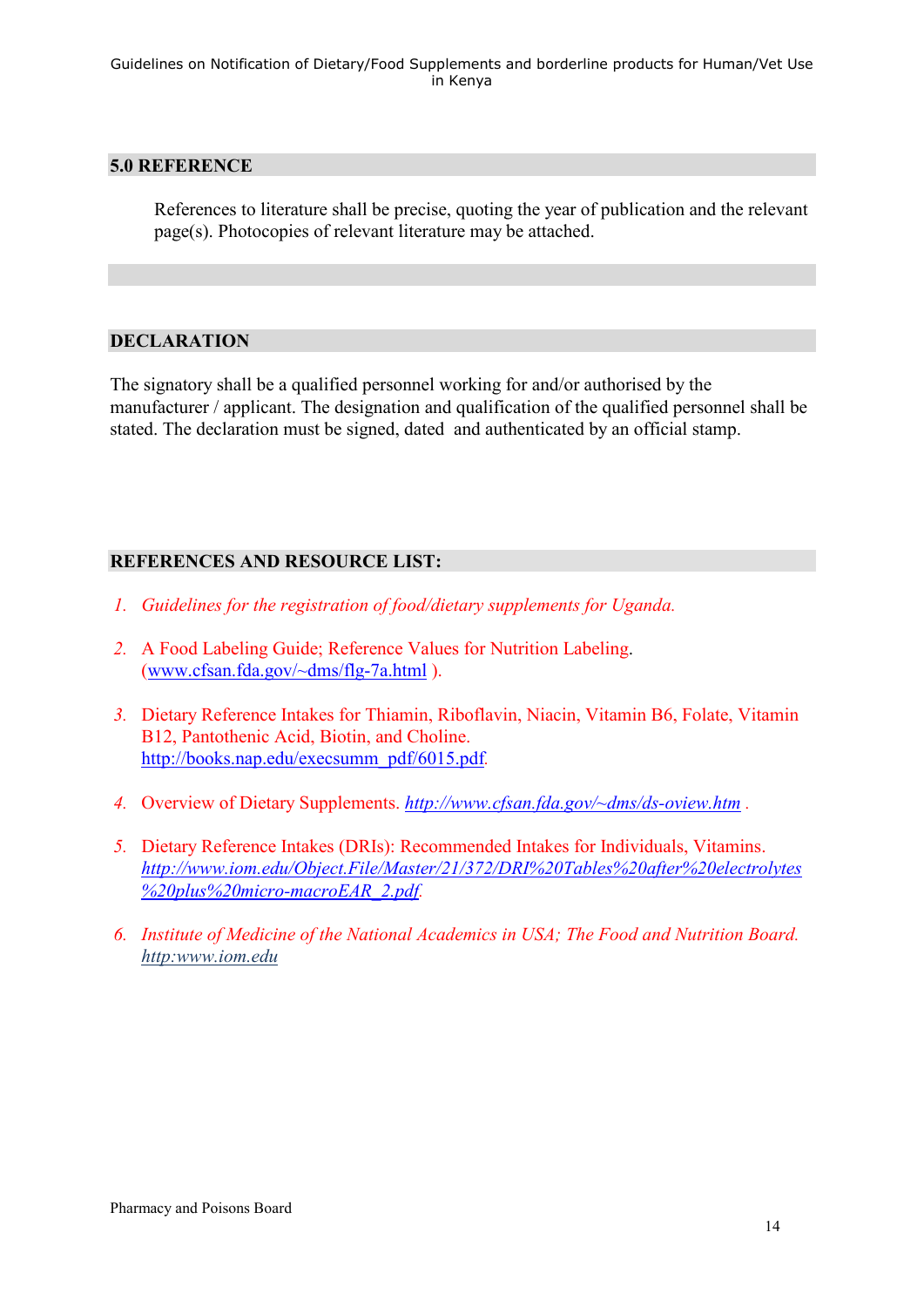Annex I: Schedule of Dietary Supplement Fees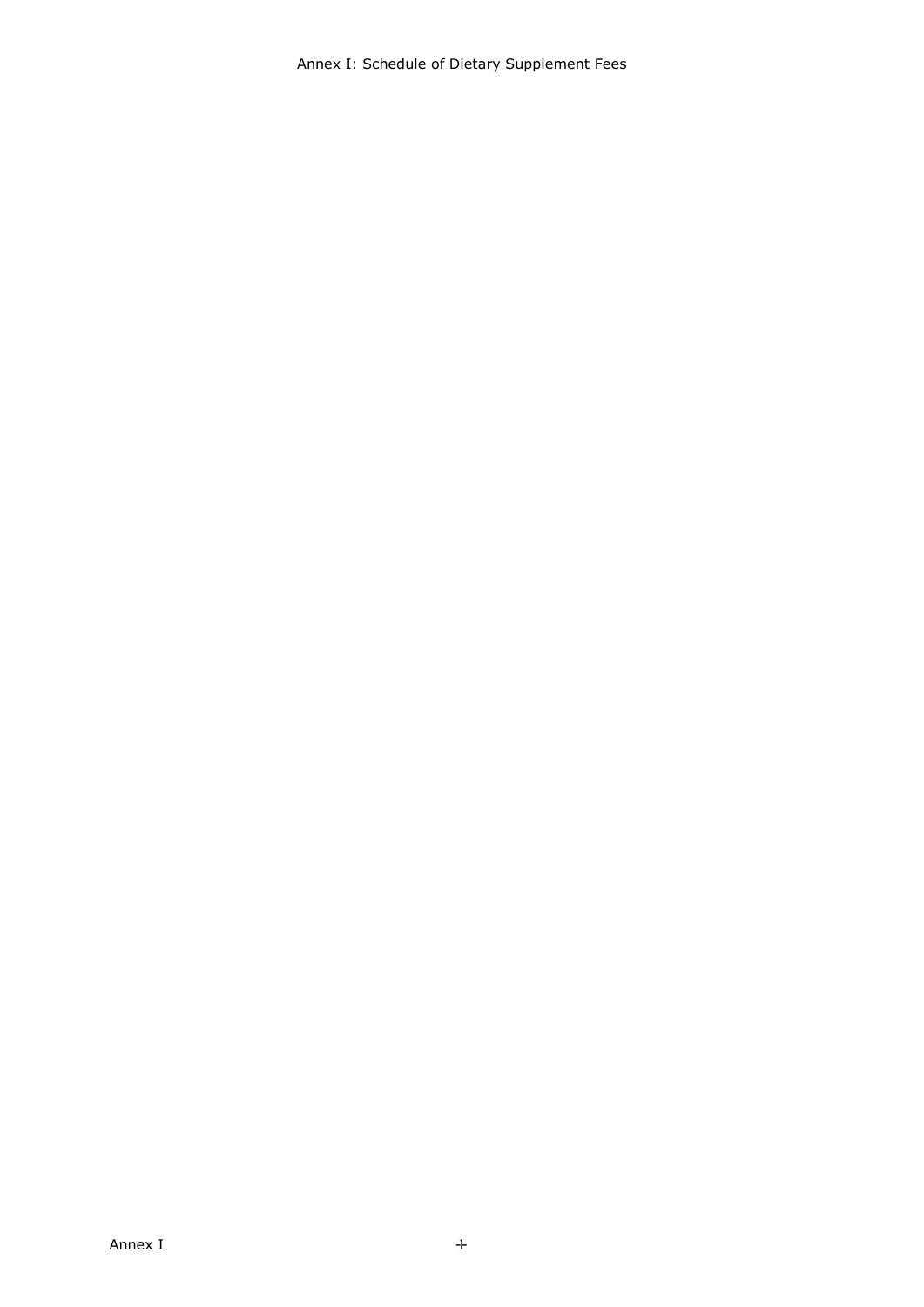# ANNEX I

The table below lists some of the most common dietary ingredients with their recommended dietary allowance (RDA) values and acceptable maximum daily intake limits as a dietary supplement.

| <b>Name of Nutrient</b>                | <b>RDA</b>                                                                                           | Acceptable                                                            | <b>Targeted Nutritional benefit</b>                                                                                                                                          |
|----------------------------------------|------------------------------------------------------------------------------------------------------|-----------------------------------------------------------------------|------------------------------------------------------------------------------------------------------------------------------------------------------------------------------|
|                                        |                                                                                                      | maximum daily                                                         |                                                                                                                                                                              |
|                                        |                                                                                                      | intake                                                                |                                                                                                                                                                              |
| <b>ACETYL CYSTEINE</b>                 | $250$ mg                                                                                             | 500 mg                                                                | Powerful anti-oxidant and cell<br>detoxification co-factor, NAC<br>works to eliminate your body<br>of free radicals and heavy<br>metals.                                     |
| <b>BETA CAROTENE</b><br>(PROVITAMIN A) | $\ast$                                                                                               | 50,000 IU                                                             | Converted to Vitamin A. Acts<br>as tissue anti-oxidant, helping<br>to maintain healthy cells.                                                                                |
| <b>BIOTIN</b>                          | $3\mu$ g                                                                                             | $50-200 \mu g$                                                        | Functions as a Co-enzyme in<br>the metabolism of<br>carbohydrates, fats and<br>proteins.                                                                                     |
| <b>BORON</b>                           | $\ast$                                                                                               | $3 \text{ mg}$                                                        | Influences cell membrane<br>structure and function                                                                                                                           |
| <b>CALCIUM</b>                         | 1000 mg. 1200<br>mg for<br>pregnancy $\&$<br>lactation; & for<br>adolescents<br>between 11-24<br>yrs | 1500mg                                                                | Maintenance of healthy bones<br>and teeth. Essential for enzyme<br>activation, nerve impulse<br>transmission and muscle<br>contraction                                       |
| <b>CHLORIDE</b>                        | 3400 mg                                                                                              | 6800 mg                                                               | Essential for maintenance of<br>acid/base balance of body<br>fluids. Also influential in the<br>conservation of potassium,<br>which is inefficiently resorbed<br>by the body |
| <b>CHOLESTEROL</b>                     | 300mg                                                                                                | 300mg                                                                 | Required in small quantities<br>for production of many<br>hormones, vitamin D and bile<br>acids that help to digest fat.                                                     |
| <b>CHROMIUM</b>                        | $200 \mu g$                                                                                          | $600 \mu g$ of<br>Glucose<br><b>Tolerance Form</b><br>(GTF)           | Enhances insulin function as<br>glucose tolerance factor                                                                                                                     |
| <b>COPPER</b>                          | $2 \text{ mg}$                                                                                       | 3 mg taken with<br>Zinc at a $10:1$ or<br>15:1 ratio<br>(Zinc:Copper) | For proper use of iron $&$<br>haemoglobin in the body.<br>Required for connective tissue<br>formation & oxidation                                                            |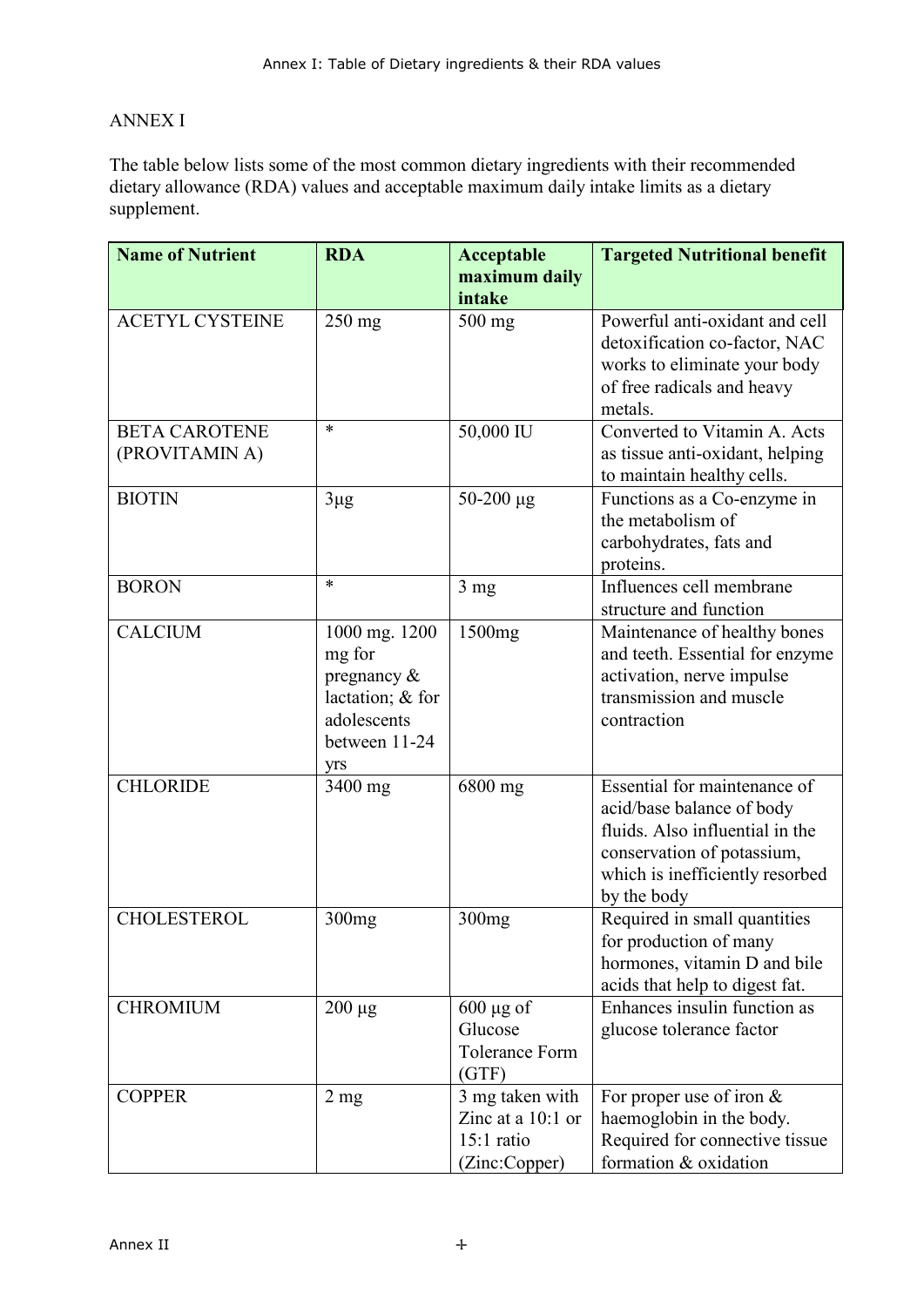| <b>Name of Nutrient</b>                       | <b>RDA</b>                                                                                                                                                                                                                                                                                      | Acceptable<br>maximum daily                                | <b>Targeted Nutritional benefit</b>                                                                                                                                                                                                           |
|-----------------------------------------------|-------------------------------------------------------------------------------------------------------------------------------------------------------------------------------------------------------------------------------------------------------------------------------------------------|------------------------------------------------------------|-----------------------------------------------------------------------------------------------------------------------------------------------------------------------------------------------------------------------------------------------|
|                                               |                                                                                                                                                                                                                                                                                                 | intake                                                     |                                                                                                                                                                                                                                               |
| <b>DIETARY FIBRE</b>                          | 25g                                                                                                                                                                                                                                                                                             | 50g                                                        | Prevents and relieves bowel<br>problems such as constipation,<br>haemorrhoids, diverticular<br>disease, and irritable bowel<br>syndrome; improve cholesterol<br>levels in the blood; reduces<br>risk of heart disease and risk of<br>diabetes |
| <b>FLUORIDE</b>                               | 4 <sub>mg</sub>                                                                                                                                                                                                                                                                                 | 8 <sub>mg</sub>                                            | Component of VitB12.<br>Promotes development of red<br>blood cells.                                                                                                                                                                           |
| <b>FOLATE (AS FOLIC</b><br>ACID) - Vitamin B9 | $200 \mu g$ for<br>men; 180 µg<br>for women $&$<br>$400 \mu g$ for<br>pregnant<br>women                                                                                                                                                                                                         | $800 \mu g$                                                | Required for metabolic<br>reactions during cell division<br>and for regeneration of blood<br>& cells                                                                                                                                          |
| <b>IODINE</b>                                 | $150 \mu g$                                                                                                                                                                                                                                                                                     | $300 \mu g$                                                | Essential component of<br>Thyroid hormone.                                                                                                                                                                                                    |
| <b>IRON</b>                                   | Men-10mg,<br>women-18mg,<br>menopause<br>women-10mg.<br>As a dietary<br>supplement,<br>inorganic iron<br>(ferrous<br>sulphate)<br>which destroys<br>Vitamin E<br>should not be<br>used. Organic<br>iron (ferrous<br>fumarate,<br>ferrous citrate<br>or ferrous<br>gluconate)<br>should be used. | $36$ mg                                                    | Required for maintenance of<br>healthy red blood cells for<br>transport of oxygen.                                                                                                                                                            |
| <b>MANGANESE</b>                              | 2 <sub>mg</sub>                                                                                                                                                                                                                                                                                 | $10 \text{ mg}$                                            | Required for enzymes<br>involved in energy<br>metabolism, bone formation,<br>fat synthesis                                                                                                                                                    |
| <b>MAGNESIUM</b>                              | Men-350 mg,<br>women-<br>280mg,<br>pregnant $\&$<br>lactating                                                                                                                                                                                                                                   | $800$ mg<br>(Recommended<br>with twice as<br>much calcium) | Required for protein synthesis,<br>glucose metabolism and for<br>smooth muscle contraction                                                                                                                                                    |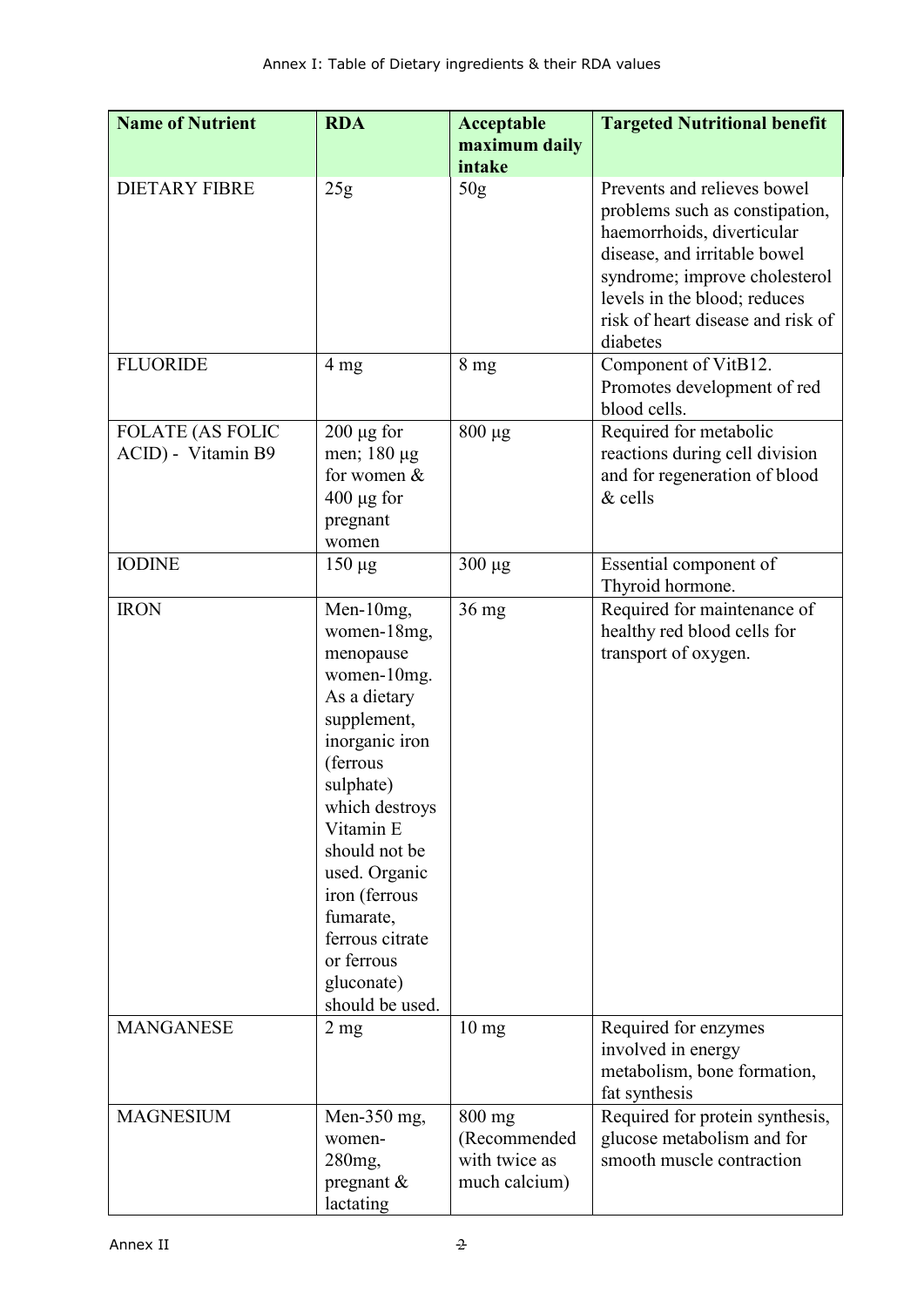| <b>Name of Nutrient</b> | <b>RDA</b>       | <b>Acceptable</b>                 | <b>Targeted Nutritional benefit</b>                          |
|-------------------------|------------------|-----------------------------------|--------------------------------------------------------------|
|                         |                  | maximum daily                     |                                                              |
|                         |                  | intake                            |                                                              |
|                         | women-430mg      |                                   |                                                              |
| <b>MOLYBDENUM</b>       | 75 µg            | $200 \mu g$                       | Works with riboflavin in                                     |
|                         |                  |                                   | enzymes involved in                                          |
|                         |                  |                                   | carbohydrate & fat                                           |
|                         |                  |                                   | metabolism.                                                  |
| PANTOTHENIC ACID        | $10 \text{ mg}$  | 200 mg in a B-                    | Involved in metabolism of fats,                              |
|                         |                  | complex                           | proteins & glucose into energy.                              |
|                         |                  | supplement or                     | Helps to maintain healthy skin<br>& mucous membranes.        |
|                         |                  | up to 1000 mg<br>in divided doses |                                                              |
| <b>PHOSPHORUS</b>       | $1000$ mg        | $2000$ mg                         | Helps to maintain healthy                                    |
|                         |                  |                                   | bones. Required for energy                                   |
|                         |                  |                                   | metabolic reactions in cells.                                |
| <b>POTASSIUM</b>        | $2500$ mg        | 4000 mg.                          | Involved in muscle                                           |
|                         |                  | Athletes require                  | contraction, cell development,                               |
|                         |                  | up to $6000$ mg                   | nerve stimulation, food                                      |
|                         |                  | because of                        | metabolism, critical for normal                              |
|                         |                  | heavy                             | functioning of the heart $\&$                                |
|                         |                  | perspiration.                     | kidneys                                                      |
| PROTEIN (TOTAL          | 56g              | 112 g                             | For building and repair of body                              |
| PROTEIN)                |                  |                                   | tissues.                                                     |
| <b>SATURATED FATTY</b>  | 20 <sub>g</sub>  | 40 <sub>g</sub>                   | Involved in cell wall formation                              |
| <b>ACIDS</b>            |                  |                                   | and tissue repair.                                           |
| <b>SELENIUM</b>         | $70 \mu g$       | $400 \mu g$                       | Cofactor of glutathione                                      |
|                         |                  |                                   | peroxidase and antioxidant                                   |
|                         |                  |                                   | enzyme. Works with vitamin E                                 |
|                         |                  |                                   | as an antioxidant                                            |
| <b>SODIUM</b>           | $600$ mg         | 4800 mg                           | Required to regulate blood                                   |
|                         |                  |                                   | pressure & blood volume. Also<br>critical for functioning of |
|                         |                  |                                   | muscles & nerves                                             |
| <b>TOTAL</b>            | 300 <sub>g</sub> | 600 <sub>g</sub>                  | Metabolised to provide energy.                               |
| <b>CARBOHYDRATES</b>    |                  |                                   | Excess is converted to fat &                                 |
|                         |                  |                                   | stored in fat deposits                                       |
| <b>TOTAL FAT</b>        | 65g              | 130g                              | Used in synthesis of nerve                                   |
|                         |                  |                                   | cells & hormones. Excess is                                  |
|                         |                  |                                   | stored as an energy reserve                                  |
|                         |                  |                                   | (Adipose tissue).                                            |
| <b>VITAMIN A</b>        | 5000 IU.         | 10000-25000 IU                    | Maintains epithelial tissue in                               |
| (RETINOL)               | Pregnant         |                                   | skin and mucous membranes.                                   |
|                         | women should     |                                   | Required for maintenance of                                  |
|                         | not take over    |                                   | good vision, healthy skin, nails                             |
|                         | $10,000$ IU of   |                                   | and hair.                                                    |
|                         | Vitamin A        |                                   |                                                              |
| <b>VITAMIN B12</b>      | $6 \mu g$        | 500-2000 $\mu$ g                  | Required for the production of                               |
| (CYANOCOBALAMIN)        |                  |                                   | red blood cells. Helps to                                    |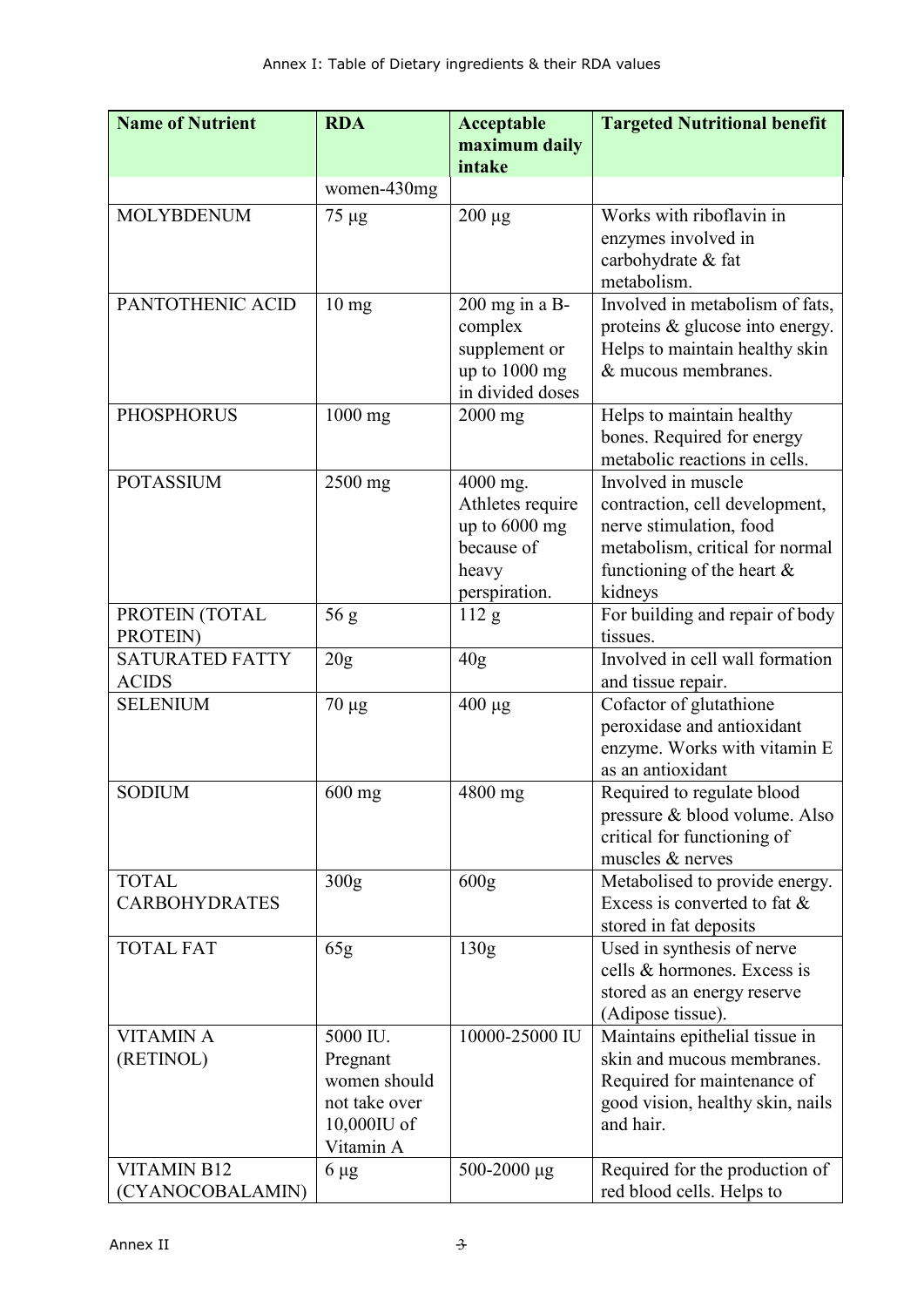| <b>Name of Nutrient</b>                                       | <b>RDA</b>                                                                | Acceptable                                                | <b>Targeted Nutritional benefit</b>                                                                                                                                                                                     |
|---------------------------------------------------------------|---------------------------------------------------------------------------|-----------------------------------------------------------|-------------------------------------------------------------------------------------------------------------------------------------------------------------------------------------------------------------------------|
|                                                               |                                                                           | maximum daily<br>intake                                   |                                                                                                                                                                                                                         |
|                                                               |                                                                           |                                                           | maintain proper function of<br>nervous system.                                                                                                                                                                          |
| <b>VITAMIN B2</b><br>(RIBOFLAVIN)                             | $1.6$ mg                                                                  | $25-100$ mg                                               | Helps to maintain healthy skin.<br>Involved in energy production<br>from protein, fat $\&$<br>carbohydrates.                                                                                                            |
| VITAMIN B3 (NIACIN/<br>NICOTINAMIDE)                          | $20$ mg                                                                   | 50-100 mg                                                 | Involved in protein<br>metabolism and for converting<br>of fats & carbohydrates into<br>energy.                                                                                                                         |
| <b>VITAMIN B6</b><br>(PYRIDOXINE HCL)                         | $2.0$ mg                                                                  | $25-100$ mg                                               | Helps to maintain healthy skin.<br>Involved in energy production<br>from protein, fat $\&$<br>carbohydrates.                                                                                                            |
| <b>VITAMIN BI</b><br>(THIAMINE HCL)                           | 1.5 mg. For<br>pregnant &<br>lactating<br>women 1.9 mg<br>should be taken | 25-100 mg                                                 | Required for release of energy<br>from glucose & transforming<br>of carbohydrates into fat.<br>Required for maintenance of<br>healthy nerve functions.                                                                  |
| <b>VITAMIN C</b><br>(ASCORBIC ACID)                           | $60$ mg                                                                   | 1000-6000 mg                                              | Forms collagen, required for<br>maintenance of healthy gums,<br>skin & connective tissue.<br>Enhances absorption of Iron<br>from food. Acts as a tissue<br>anti-oxidant, hence helping in<br>maintaining healthy cells. |
| <b>VITAMIN D3</b><br>(CHOLECALCIFEROL)                        | 400 IU;<br>$(10.0 \,\mu g)$                                               | 800 IU;<br>$(20.00 \,\mu g)$                              | Required for maintenance of<br>healthy bones & teeth, controls<br>the utilization of calcium in<br>the body.                                                                                                            |
| VITAMIN $E(\alpha$ -<br><b>TOCOPHERYL</b><br><b>ACETATE</b> ) | 30 IU                                                                     | 400-1200 IU                                               | Tissue anti-oxidant, protects<br>Vitamin A & un-saturated fatty<br>acids against oxidation in the<br>body.                                                                                                              |
| <b>VITAMINK3</b><br>(MENADIONE)                               | $80 \mu g$ for men,<br>$65 \mu g$ for<br>women                            | $160 \mu g$                                               | For production of blood<br>clotting factors                                                                                                                                                                             |
| <b>ZINC</b>                                                   | $15 \text{ mg}$                                                           | 30-50 mg (taken<br>with a<br>Zinc:Copper<br>ratio of 10:1 | Cofactor of many enzymes<br>involved in energy<br>metabolism, protein synthesis,<br>immune functions, sexual<br>maturation, sensation of taste<br>& smell.                                                              |

\* RDA value for this item has not been defined